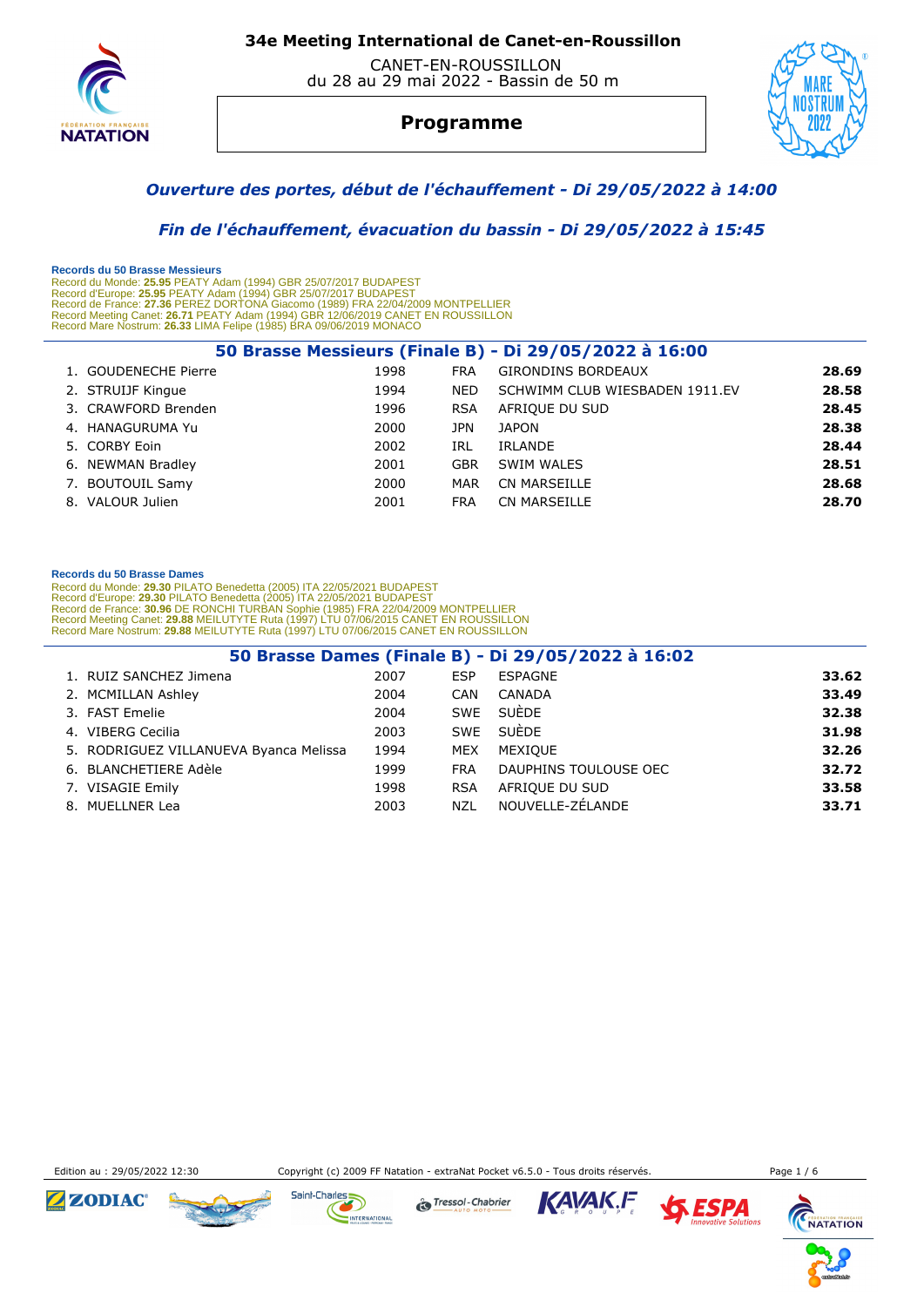

 CANET-EN-ROUSSILLON du 28 au 29 mai 2022 - Bassin de 50 m

## **Programme**



#### **Records du 50 Papillon Messieurs**

Record du Monde: 22.27 GOVOROV Andriy (1992) UKR 01/07/2018 ROME<br>Record d'Europe: 22.27 GOVOROV Andriy (1992) UKR 01/07/2018 ROME<br>Record de France: 22.84 BOUSQUET Frédérick (1981) FRA 22/04/2009 MONTPELLIER<br>Record Meeting

|                     |      |            | 50 Papillon Messieurs (Finale B) - Di 29/05/2022 à 16:04 |       |
|---------------------|------|------------|----------------------------------------------------------|-------|
| 1. HUILLE Stanislas | 1999 | <b>FRA</b> | <b>SN VERSAILLES</b>                                     | 24.29 |
| 2. GRAY Cameron     | 2003 | <b>NZL</b> | NOUVELLE-ZÉLANDE                                         | 24.26 |
| 3. PUTS Jesse       | 1994 | <b>NED</b> | PAYS-BAS                                                 | 24.07 |
| 4. FRASER Lewis     | 2000 | <b>GBR</b> | SWIM WALES                                               | 24.05 |
| 5. SIMONS Kenzo     | 2001 | <b>NED</b> | PAYS-BAS                                                 | 24.06 |
| 6. HOFF Oskar       | 1998 | <b>SWE</b> | LANDSKRONA                                               | 24.13 |
| 7. DE BOER Thom     | 1991 | <b>NED</b> | PAYS-BAS                                                 | 24.29 |
| 8. TAYLOR Jack      | 2001 | AUS.       | AUSTRALIE                                                | 24.29 |
|                     |      |            |                                                          |       |

#### **Records du 50 Papillon Dames**

Record du Monde: 24.43 SJOSTROM Sarah (1993) SWE 05/07/2014 BORAS<br>Record d'Europe: 24.43 SJOSTROM Sarah (1993) SWE 05/07/2014 BORAS<br>Record de France: 25.17 HENIQUE Mélanie (1992) FRA 19/06/2021 CHARTRES<br>Record Meeting Cane

| 50 Papillon Dames (Finale B) - Di 29/05/2022 à 16:06 |      |            |                                       |       |  |  |  |
|------------------------------------------------------|------|------------|---------------------------------------|-------|--|--|--|
| 1. CALDERBANK Jessica                                | 1997 | <b>GBR</b> | CITY OF MANCHESTER AQUATICS SWIM TEAM | 27.59 |  |  |  |
| 2. NDOYE-BROUARD Maty                                | 2004 | <b>FRA</b> | DAUPHINS D'ANNECY                     | 27.44 |  |  |  |
| 3. OMOTO Rika                                        | 1997 | JPN        | <b>JAPON</b>                          | 27.28 |  |  |  |
| 4. HILL Danielle                                     | 1999 | IRL        | <b>IRLANDE</b>                        | 27.14 |  |  |  |
| 5. UGOLKOVA Maria                                    | 1989 | <b>SUI</b> | <b>SUISSE</b>                         | 27.18 |  |  |  |
| 6. RODRIGUES Clarissa                                | 1999 | <b>BRA</b> | ESPORTE CLUBE PINHEIROS               | 27.31 |  |  |  |
| 7. SPADONI Marina                                    | 1993 | <b>USA</b> | ETATS-UNIS                            | 27.58 |  |  |  |
| 8. MUNOZ DEL CAMPO Lidon                             | 1995 | <b>ESP</b> | CLUB NATACIO SANT ANDREU              | 27.62 |  |  |  |

### **Records du 1500 Nage Libre Messieurs**

Record du Monde: 14:31.02 SUN Yang (1991) CHN 04/08/2012 LONDRES<br>Record d'Europe: 14:33.10 PALTRINIERI Gregorio (1994) ITA 13/08/2020 LONDRES<br>Record de France: 14:44.72 AUBRY David (1996) FRA 28/07/2019 GWANGJU<br>Record Meet

| 1500 Nage Libre Messieurs (Série lentes) - Di 29/05/2022 à 16:08 |      |            |                                 |          |  |  |
|------------------------------------------------------------------|------|------------|---------------------------------|----------|--|--|
| 1. MESZAROS Daniel                                               | 2003 | HUN        | HONGRIE                         | 16:02.50 |  |  |
| 2. KHALIL Adib                                                   | 2002 | LBN        | AS MONACO NATATION              | 15:54.30 |  |  |
| 3. FLORENCIO FERNANDEZ Ian                                       | 2005 | <b>ESP</b> | ESPAGNE                         | 15:40.74 |  |  |
| 4. SANTIAGO BETANCOR Raul                                        | 1997 | <b>FSP</b> | <b>CLUB NATACIO SANT ANDREU</b> | 15:26.21 |  |  |
| 5. PLAZA Swann                                                   | 2001 | <b>FRA</b> | DAUPHINS TOULOUSE OEC           | 15:28.34 |  |  |
| 6. MUHLLEITNER Henning                                           | 1997 | <b>GER</b> | SPORT-UNION NECKARSULM          | 15:40.82 |  |  |
| 7. LARGERON Pierre                                               | 2005 | <b>FRA</b> | AQUA GRIMPE MILLAU GRANDS CAUS  | 15:55.18 |  |  |

8.

Edition au : 29/05/2022 12:30 Copyright (c) 2009 FF Natation - extraNat Pocket v6.5.0 - Tous droits réservés. Page 2 / 6











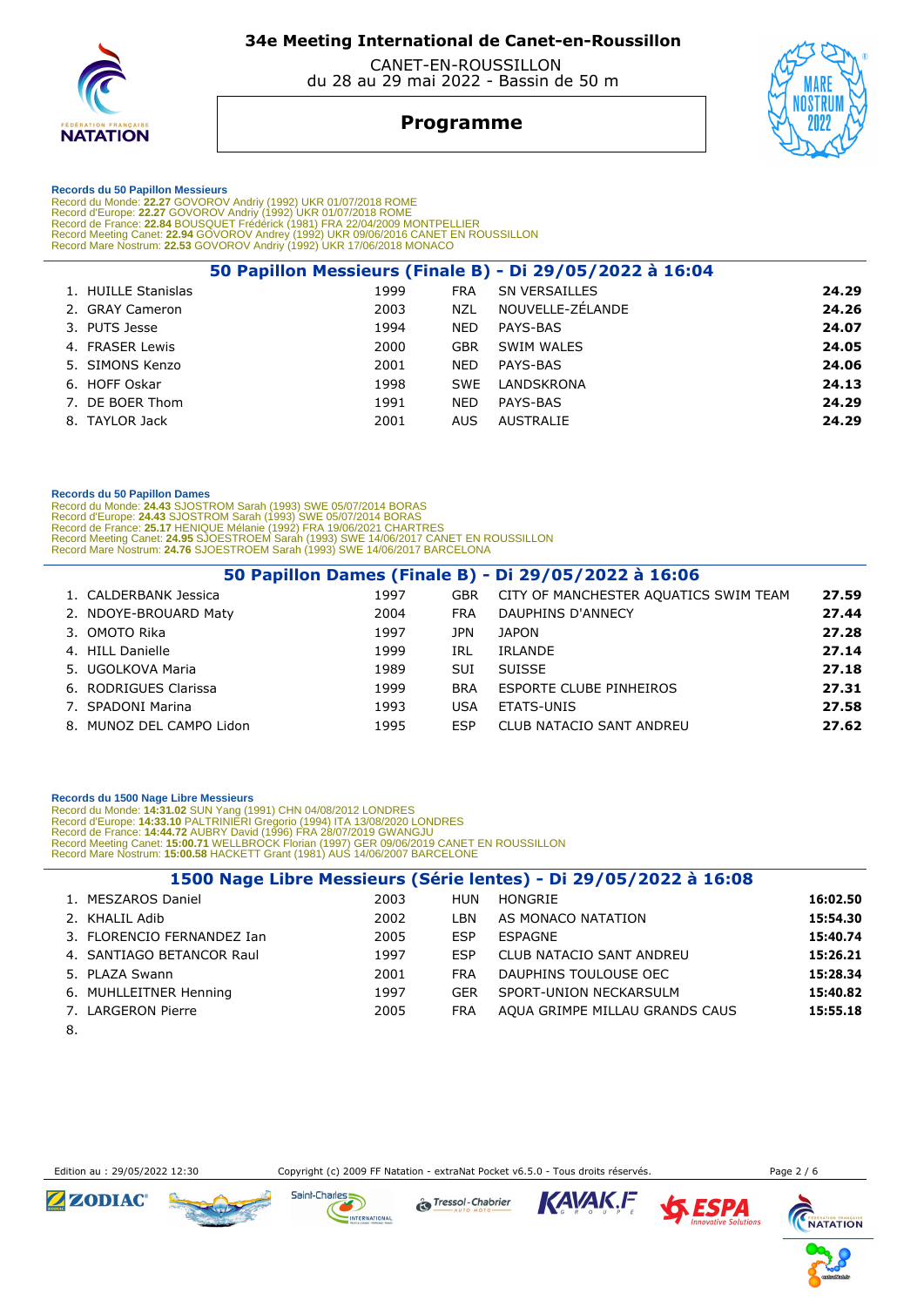

 CANET-EN-ROUSSILLON du 28 au 29 mai 2022 - Bassin de 50 m

## **Programme**



### **Records du 400 Nage Libre Dames**

Record du Monde: 3:56.46 LEDECKY Katie (1997) USA 07/08/2016 RIO DE JANEIRO<br>Record d'Europe: 3:59.15 PELLEGRINI Federica (1988) ITA 26/07/2009 ROME<br>Record de France: 4:01.13 MUFFAT Camille (1989) FRA 19/03/2012 DUNKERQUE<br>R

|                           |      |            | 400 Nage Libre Dames (Finale B) - Di 29/05/2022 à 16:25 |         |
|---------------------------|------|------------|---------------------------------------------------------|---------|
| 1. YOSHII Momoka          | 2004 | JPN        | <b>JAPON</b>                                            | 4:22.92 |
| 2. LEBLIC GARCIA Sydney   | 2005 | <b>ESP</b> | ESPAGNE                                                 | 4:22.64 |
| 3. OPATRIL Lena           | 1999 | AUT        | <b>AUTRICHE</b>                                         | 4:21.65 |
| 4. ANDERSON Freya         | 2001 | <b>GBR</b> | GRANDE-BRETAGNE                                         | 4:20.96 |
| 5. BELMONTE GARCIA Mireia | 1990 | <b>ESP</b> | ESPAGNE                                                 | 4:21.54 |
| 6. HERRERO LAZARO Alba    | 2002 | <b>ESP</b> | ESPAGNE                                                 | 4:21.66 |
| 7. CARNEZ Oceane          | 2002 | <b>FRA</b> | STADE BÉTHUNE PÉLICAN CLUB                              | 4:22.75 |
| 8. RODRIGUEZ Maud         | 2003 | <b>FRA</b> | DAUPHINS TOULOUSE OEC                                   | 4:24.14 |
|                           |      |            |                                                         |         |

#### **Records du 100 Dos Messieurs**

Record du Monde: 51.85 MURPHY Ryan (1995) USA 13/08/2016 RIO DE JANEIRO<br>Record d'Europe: 51.98 RYLOV Evgeny (1996) RUS 27/07/2021 TOKYO<br>Record de France: 52.11 LACOURT Camille (1985) FRA 10/08/2010 BUDAPEST<br>Record Meeting

| 100 Dos Messieurs (Finale B) - Di 29/05/2022 à 16:31 |      |            |                       |       |  |  |  |
|------------------------------------------------------|------|------------|-----------------------|-------|--|--|--|
| 1. MIRA ALBALADEJO Diego                             | 2001 | <b>ESP</b> | <b>CN SABADELL</b>    | 56.60 |  |  |  |
| 2. DESANGLES Alexandre                               | 2004 | <b>FRA</b> | US COLOMIERS NATATION | 56.47 |  |  |  |
| 3. HUILLE Stanislas                                  | 1999 | <b>FRA</b> | <b>SN VERSAILLES</b>  | 56.15 |  |  |  |
| 4. DELL Zac                                          | 2001 | <b>NZL</b> | NOUVELLE-ZÉLANDE      | 56.07 |  |  |  |
| 5. WILLIAMS Brodie                                   | 1999 | <b>GBR</b> | GRANDE-BRETAGNE       | 56.09 |  |  |  |
| 6. FOLLOWS Kane                                      | 1997 | <b>NZL</b> | NOUVELLE-ZÉLANDE      | 56.29 |  |  |  |
| 7. SANCHEZ CASTILLO Pedro                            | 2003 | <b>ESP</b> | ESPAGNE               | 56.50 |  |  |  |
| 8. SALCZER Ladislas                                  | 2000 | <b>FRA</b> | AS MONACO NATATION    | 56.60 |  |  |  |

#### **Records du 100 Dos Dames**

Record du Monde: 57.45 MCKEOWN Kaylee (2001) AUS 13/06/2021 ADELAIDE<br>Record d'Europe: 58.08 DAWSON Kathleen (1997) GBR 23/05/2021 BUDAPEST<br>Record de France: 59.50 MANAUDOU Laure (1996) FRA 20/03/2008 EINDHOVEN<br>Record Meeti

| 100 Dos Dames (Finale B) - Di 29/05/2022 à 16:33 |      |            |                                 |         |  |  |
|--------------------------------------------------|------|------------|---------------------------------|---------|--|--|
| 1. CANDELON Louna                                | 2004 | <b>FRA</b> | <b>CANET 66 NATATION</b>        | 1:03.88 |  |  |
| 2. PATEL Maana                                   | 2000 | IND.       | <b>INDE</b>                     | 1:03.69 |  |  |
| 3. ROSVALL Hanna                                 | 2000 | <b>SWE</b> | <b>HELSINGBORG</b>              | 1:03.06 |  |  |
| 4. DE WAARD Maaike                               | 1996 | <b>NED</b> | PAYS-BAS                        | 1:01.99 |  |  |
| 5. GODWIN Emma                                   | 1997 | <b>NZL</b> | NOUVELLE-ZÉLANDE                | 1:02.37 |  |  |
| 6. PIGREE Analia                                 | 2001 | <b>FRA</b> | CANET 66 NATATION               | 1:03.44 |  |  |
| 7. BRAY Olivia                                   | 2001 | <b>USA</b> | <b>TEXAS SWIMMING</b>           | 1:03.82 |  |  |
| 8. PRADELL CARRASCO Mireia                       | 1995 | <b>ESP</b> | FEDERATION CATALANE DE NATATION | 1:03.93 |  |  |

Edition au : 29/05/2022 12:30 Copyright (c) 2009 FF Natation - extraNat Pocket v6.5.0 - Tous droits réservés. Page 3 / 6









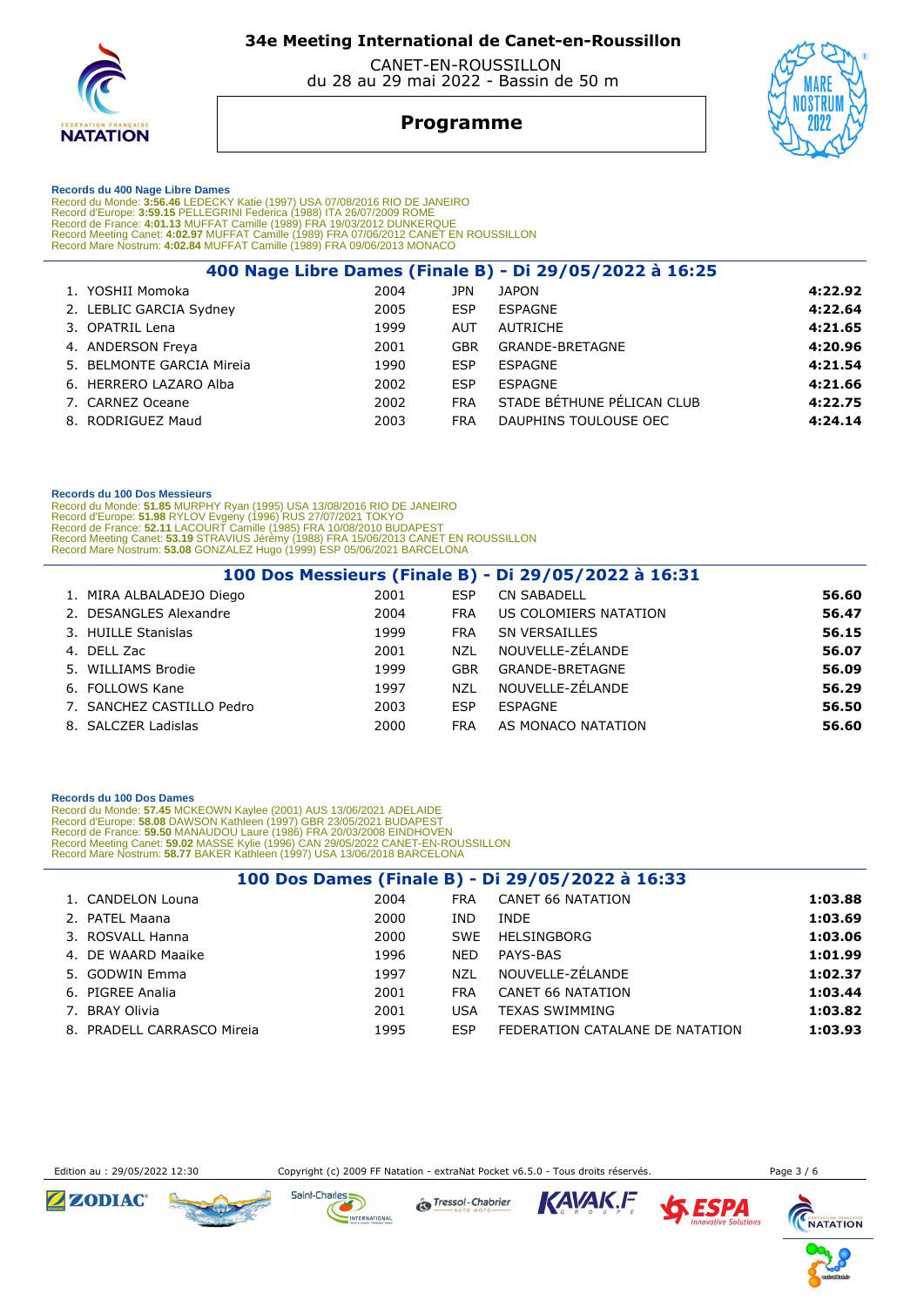

 CANET-EN-ROUSSILLON du 28 au 29 mai 2022 - Bassin de 50 m

## **Programme**



#### **Records du 200 Brasse Messieurs**

Record du Monde: 2:06.12 CHUPKOV Anton (1997) RUS 26/07/2019 GWANGJU<br>Record d'Europe: 2:06.12 CHUPKOV Anton (1997) RUS 26/07/2019 GWANGJU<br>Record de France: 2:08.94 DUBOSCQ Hugues (1981) FRA 14/08/2008 PÉKIN<br>Record Meeting

|                          |      |            | 200 Brasse Messieurs (Finale B) - Di 29/05/2022 à 16:36 |         |
|--------------------------|------|------------|---------------------------------------------------------|---------|
| 1. CRAWFORD Brenden      | 1996 | <b>RSA</b> | AFRIQUE DU SUD                                          | 2:20.46 |
| 2. AITKACI Carl          | 2001 | <b>FRA</b> | ETOILES 92                                              | 2:19.63 |
| 3. LE PAPE Thomas        | 2003 | <b>FRA</b> | AMIENS METROPOLE NAT.                                   | 2:16.93 |
| 4. VIQUERAT Antoine      | 1998 | <b>FRA</b> | DAUPHINS TOULOUSE OEC                                   | 2:16.14 |
| 5. DERGOUSOFF James      | 1996 | CAN        | ROUGE ET OR LAVAL                                       | 2:16.86 |
| 6. CASTEJON RAMIREZ Alex | 1998 | <b>ESP</b> | <b>CN SABADELL</b>                                      | 2:17.94 |
| 7. CORBY Eoin            | 2002 | IRL        | IRLANDE                                                 | 2:19.76 |
| 8. FARGEOT Thomas        | 2001 | <b>FRA</b> | DAUPHINS TOULOUSE OEC                                   | 2:20.58 |

### **Records du 200 Brasse Dames**

Record du Monde: 2:18.95 SCHOENMAKER Tatjana (1997) RSA 30/07/2021 TOKYO<br>Record d'Europe: 2:19.11 PEDERSEN Rikke Moeller (1989) DEN 01/08/2013 BARCELONE<br>Record de France: 2:25.12 DELMAS Justine (2005) FRA 08/07/2021 ROME<br>R

| 200 Brasse Dames (Finale B) - Di 29/05/2022 à 16:39 |      |            |                                 |         |  |  |  |
|-----------------------------------------------------|------|------------|---------------------------------|---------|--|--|--|
| 1. RUIZ SANCHEZ Jimena                              | 2007 | ESP        | ESPAGNE                         | 2:44.79 |  |  |  |
| 2. MUELLNER Lea                                     | 2003 | <b>NZL</b> | NOUVELLE-ZÉLANDE                | 2:38.28 |  |  |  |
| 3. RATHWELL Regan                                   | 2004 | CAN        | CANADA                          | 2:36.79 |  |  |  |
| 4. COYNE Niamh                                      | 2001 | IRL        | <b>IRLANDE</b>                  | 2:33.74 |  |  |  |
| 5. FERNANDEZ GONZALEZ Aina                          | 2006 | ESP        | FEDERATION CATALANE DE NATATION | 2:34.74 |  |  |  |
| 6. TUDO CUBELLS Nadia                               | 1997 | AND        | SPORT-UNION NECKARSULM          | 2:38.01 |  |  |  |
| 7. MARTIN FERNANDEZ Leire                           | 2003 | ESP        | EUSKAL SELEKZIOA                | 2:43.38 |  |  |  |
| 8. RAMOS NAJJI Maria                                | 2006 | ESP        | ESPAGNE                         | 2:47.26 |  |  |  |

#### **Records du 200 Papillon Messieurs**

Record du Monde: 1:50.73 MILAK Kristof (2000) HUN 24/07/2019 GWANGJU<br>Record d'Europe: 1:50.73 MILAK Kristof (2000) HUN 24/07/2019 GWANGJU<br>Record de France: 1:54.62 ESPOSITO Franck (1971) FRA 18/04/2002 CHALON-SUR-SAÔNE<br>Rec

| 200 Papillon Messieurs (Finale B) - Di 29/05/2022 à 16:44 |      |            |                            |         |  |  |  |
|-----------------------------------------------------------|------|------------|----------------------------|---------|--|--|--|
| 1. LITCHFIELD Max                                         | 1995 | GBR        | LOUGHBOROUGH UN            | 2:00.20 |  |  |  |
| 2. RUVALCABA Hector                                       | 1997 | <b>MEX</b> | MEXIOUE                    | 2:00.00 |  |  |  |
| 3. RAZZETTI Alberto                                       | 1999 | <b>ITA</b> | <b>ITALIE</b>              | 1:59.83 |  |  |  |
| 4. DE DEUS Leonardo                                       | 1991 | <b>BRA</b> | BRÉSIL                     | 1:59.30 |  |  |  |
| 5. LE CLOS Chad                                           | 1992 | <b>RSA</b> | AFRIOUE DU SUD             | 1:59.39 |  |  |  |
| 6. TAYLAN Noyan                                           | 2002 | <b>FRA</b> | <b>CLAMART NATATION 92</b> | 1:59.84 |  |  |  |
| 7. KLENZ Ramon                                            | 1998 | <b>GER</b> | SPORT-UNION NECKARSULM     | 2:00.08 |  |  |  |
| 8. GONCHE Matheus                                         | 1999 | <b>BRA</b> | <b>BRÉSIL</b>              | 2:00.78 |  |  |  |

Edition au : 29/05/2022 12:30 Copyright (c) 2009 FF Natation - extraNat Pocket v6.5.0 - Tous droits réservés.









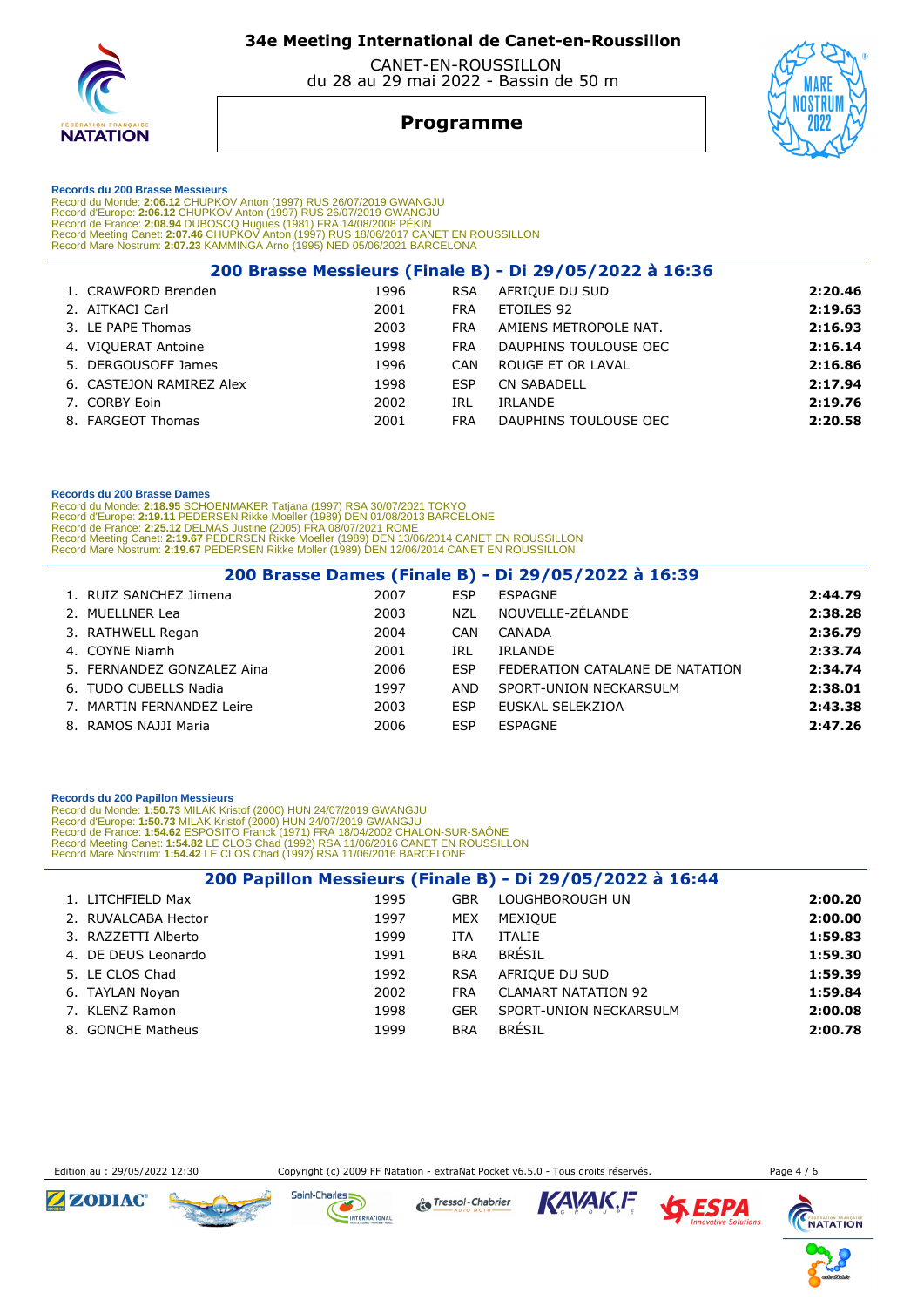

 CANET-EN-ROUSSILLON du 28 au 29 mai 2022 - Bassin de 50 m

## **Programme**



 **Records du 200 Papillon Dames** 

Record du Monde: 2:01.81 LIU Zige (1989) CHN 21/10/2009 JINAN<br>Record d'Europe: 2:04.27 HOSSZU Katinka (1989) HUN 29/07/2009 ROME<br>Record de France: 2:05.09 MONGEL Aurore (1982) FRA 29/07/2009 ROME<br>Record Meeting Canet: 2:06

| 200 Papillon Dames (Finale B) - Di 29/05/2022 à 16:47 |      |            |                              |         |  |  |
|-------------------------------------------------------|------|------------|------------------------------|---------|--|--|
| 1. HALL Candice                                       | 1997 | <b>GBR</b> | CITY OF SHEFFIELD SWIM SOUAD | 2:16.28 |  |  |
| 2. MARCHAND Juliette                                  | 2001 | <b>FRA</b> | CN NIORT                     | 2:14.38 |  |  |
| 3. HIBBOTT Holly                                      | 1999 | GBR        | GRANDE-BRETAGNE              | 2:12.78 |  |  |
| 4. MIZUGUCHI Chiho                                    | 2001 | JPN        | <b>JAPON</b>                 | 2:11.86 |  |  |
| 5. DIAMANTE Giovanna                                  | 1997 | <b>BRA</b> | <b>BRÉSIL</b>                | 2:12.25 |  |  |
| 6. RESSENCOURT Lilou                                  | 2003 | <b>FRA</b> | OLYMPIC NICE NATATION        | 2:13.30 |  |  |
| 7. TORRONTEGUI G Carlota                              | 2003 | ESP        | CN SANTA OLAYA               | 2:16.04 |  |  |
| 8. GINGRICH Leah                                      | 1990 | USA        | <b>ETATS-UNIS</b>            | 2:17.53 |  |  |
|                                                       |      |            |                              |         |  |  |

### **Records du 100 Nage Libre Messieurs**

Record du Monde: 46.91 CIELO FILHO Cesar (1987) BRA 30/07/2009 ROME<br>Record d'Europe: 47.11 KOLESNIKOV Kliment (2000) RUS 28/07/2021 TOKYO<br>Record de France: 46.94 BERNARD Alain (1983) FRA 23/04/2009 MONTPELLIER<br>Record Meeti

| 100 Nage Libre Messieurs (Finale B) - Di 29/05/2022 à 16:51 |      |            |                       |       |  |  |  |  |
|-------------------------------------------------------------|------|------------|-----------------------|-------|--|--|--|--|
| 1. CORREIA Breno                                            | 1999 | <b>BRA</b> | <b>BRÉSIL</b>         | 50.07 |  |  |  |  |
| 2. PIJNENBURG Stan                                          | 1996 | <b>NED</b> | PAYS-BAS              | 49.93 |  |  |  |  |
| 3. DEPLANO Leonardo                                         | 1999 | ITA        | <b>ITALIE</b>         | 49.85 |  |  |  |  |
| 4. FRIGO Manuel                                             | 1997 | ITA        | <b>ITALIE</b>         | 49.63 |  |  |  |  |
| 5. IGA CESAR Jorge Andres                                   | 1997 | <b>MEX</b> | MEXIOUE               | 49.83 |  |  |  |  |
| 6. HASSAN Mohamed Samy                                      | 1997 | EGY        | <b>EGYPTE</b>         | 49.88 |  |  |  |  |
| 7. RIBEIRO Felipe                                           | 1998 | <b>BRA</b> | <b>BRÉSIL</b>         | 50.00 |  |  |  |  |
| 8. RIHOUX Charles                                           | 1998 | <b>FRA</b> | OLYMPIC NICE NATATION | 50.08 |  |  |  |  |

### **Records du 100 Nage Libre Dames**

Record du Monde: 51.71 SJOSTROM Sarah (1993) SWE 23/07/2017 BUDAPEST<br>Record d'Europe: 51.71 SJOSTROM Sarah (1993) SWE 23/07/2017 BUDAPEST<br>Record de France: 52.74 BONNET Charlotte (1995) FRA 26/05/2018 SAINT-RAPHAËL<br>Record

| 100 Nage Libre Dames (Finale B) - Di 29/05/2022 à 16:53 |                          |      |            |                          |       |  |  |  |
|---------------------------------------------------------|--------------------------|------|------------|--------------------------|-------|--|--|--|
|                                                         | 1. LITTLEJOHN Laura      | 2004 | <b>NZL</b> | NOUVELLE-ZÉLANDE         | 55.98 |  |  |  |
|                                                         | 2. GASTALDELLO Béryl     | 1995 | <b>FRA</b> | <b>ETOILES 92</b>        | 55.83 |  |  |  |
|                                                         | 3. VIEIRA Ana Carolina   | 2001 | <b>BRA</b> | BRÉSIL                   | 55.77 |  |  |  |
|                                                         | 4. MCINTOSH Summer       | 2006 | <b>CAN</b> | CANADA                   | 55.43 |  |  |  |
|                                                         | 5. MUNOZ DEL CAMPO Lidon | 1995 | <b>ESP</b> | CLUB NATACIO SANT ANDREU | 55.51 |  |  |  |
|                                                         | 6. SAVARD Katerine       | 1993 | <b>CAN</b> | <b>CAMO NATATION</b>     | 55.79 |  |  |  |
|                                                         | 7. HARVEY Mary-sophie    | 1999 | CAN        | <b>CAMO NATATION</b>     | 55.97 |  |  |  |
|                                                         | 8. OMOTO Rika            | 1997 | JPN        | <b>JAPON</b>             | 56.12 |  |  |  |

Edition au : 29/05/2022 12:30 Copyright (c) 2009 FF Natation - extraNat Pocket v6.5.0 - Tous droits réservés. Page 5 / 6